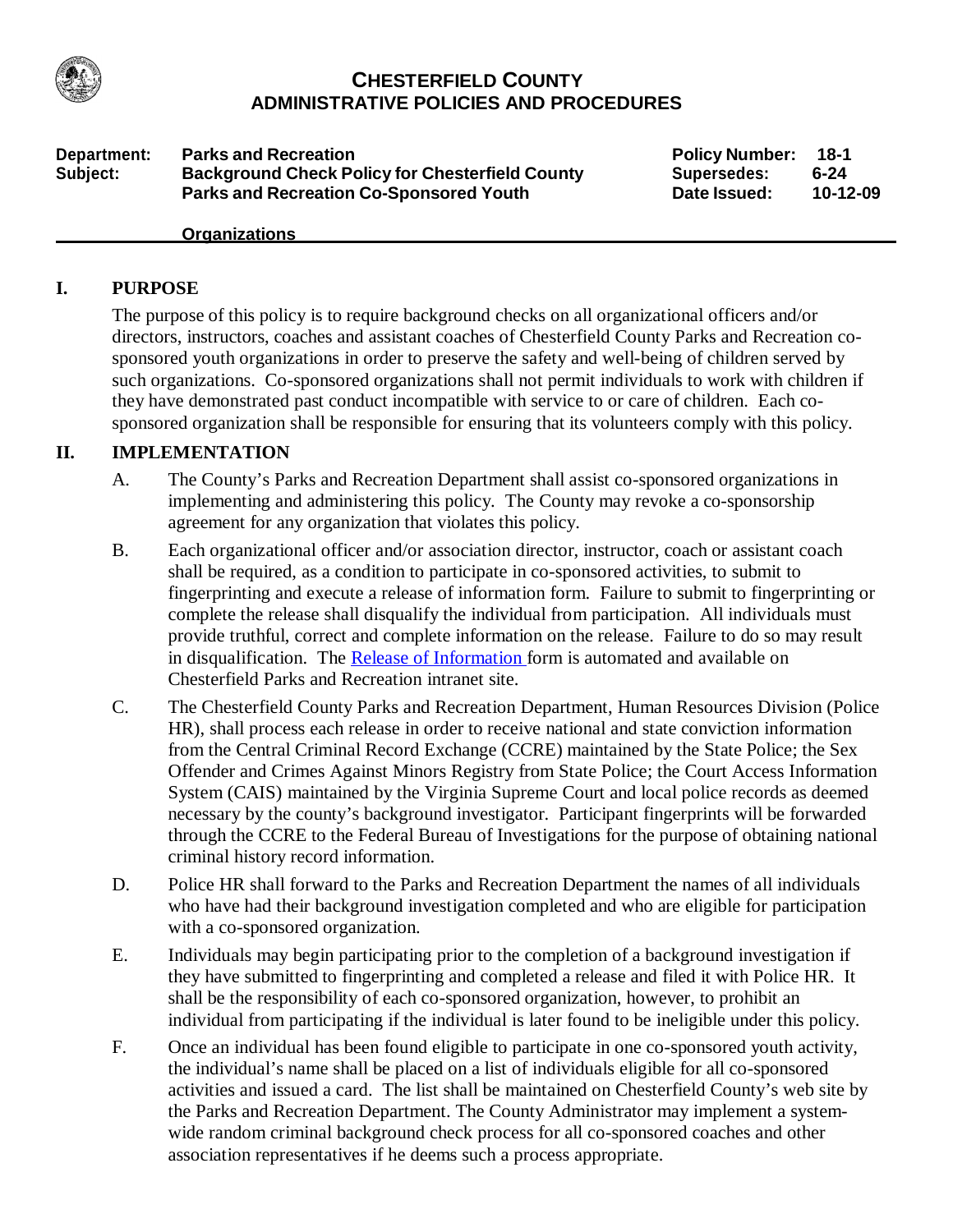- G. An individual's eligibility to participate in co-sponsored youth activities will expire three years after the date that their card is issued. To continue participation, the individual must reapply and follow procedures as outlined in section II.B through II.F.
- H. All coaches approved prior to January 1, 2005, will be phased into the new system over a three year period with one third of the coaches being notified randomly each year that they must submit to the criminal background check process (as outlined in section II.B through II.F) to continue coaching in co-sponsored programs.

## **III. BARRIER CRIMES:**

No individual shall be permitted to participate in a co-sponsored youth organization if the results of the background check show that the person has ever been convicted of any of the following crimes as set out in Title 18.2 of the Code of Virginia as may be amended or equivalent offenses in another state:

#### A. **Crimes Against People**

- 1. Murder and manslaughter (§ 18.2-30 et seq.)
- 2. Malicious wounding by mob (§ 18.2-41)
- 3. Abduction (§§ 18.2-47A, -48)
- 4. Felony assault and bodily wounding (§ 18.2-51 et seq.)
- 5. Robbery (§ 18.2-58)
- 6. Carjacking (§ 18.2-58.1)
- 7. Extortion and other threats (§§ 18.2-59, -60)
- 8. Sexual assault (§ 18.2-61 et seq.)
- 9. Felony stalking (§ 18.2-60.3)
- 10. Any other felonies against the person as defined by the *Code of Virginia*
- 11. Convictions of any attempts or conspiracies to commit any of the aforesaid crimes

## B. **Crimes Against Property**

- 1. Felony arson (§ 18.2-77 et seq.)
- 2. Burglary (§ 18.2-89 et seq.)
- 3. Convictions of any attempts or conspiracies to commit any of the aforesaid crimes

## C. **Crimes Involving Health and Safety**

- 1. Felony conviction relating to distribution of drugs. (§18.2-247 et seq.)
- 2. Felony possession of drugs within eight (8) years of the date of application(§18.2-247 et seq.)
- 3. Drive-by shooting (§ 18.2-286.1)
- 4. Use of machine gun in a crime of violence (§ 18.2-289)
- 5. Aggressive use of machine gun (§ 18.2-290)
- 6. Use of sawed off shot gun in crime of violence (§ 18.2-300A)
- 7. Felonious discharge of firearms within or at occupied dwellings (§ 18.2-279)
- 8. Convictions of any attempts or conspiracies to commit any of the aforesaid crimes

## D. **Crimes Involving Morals and Decency**

- 1. Failing to secure medical attention for injured child (§ 18.2-314)
- 2. Pandering (§ 18.2-355)
- 3. Crimes against nature involving children (§ 18.2-361)
- 4. Taking indecent liberties with children (§§ 18.2-370, -370.1)